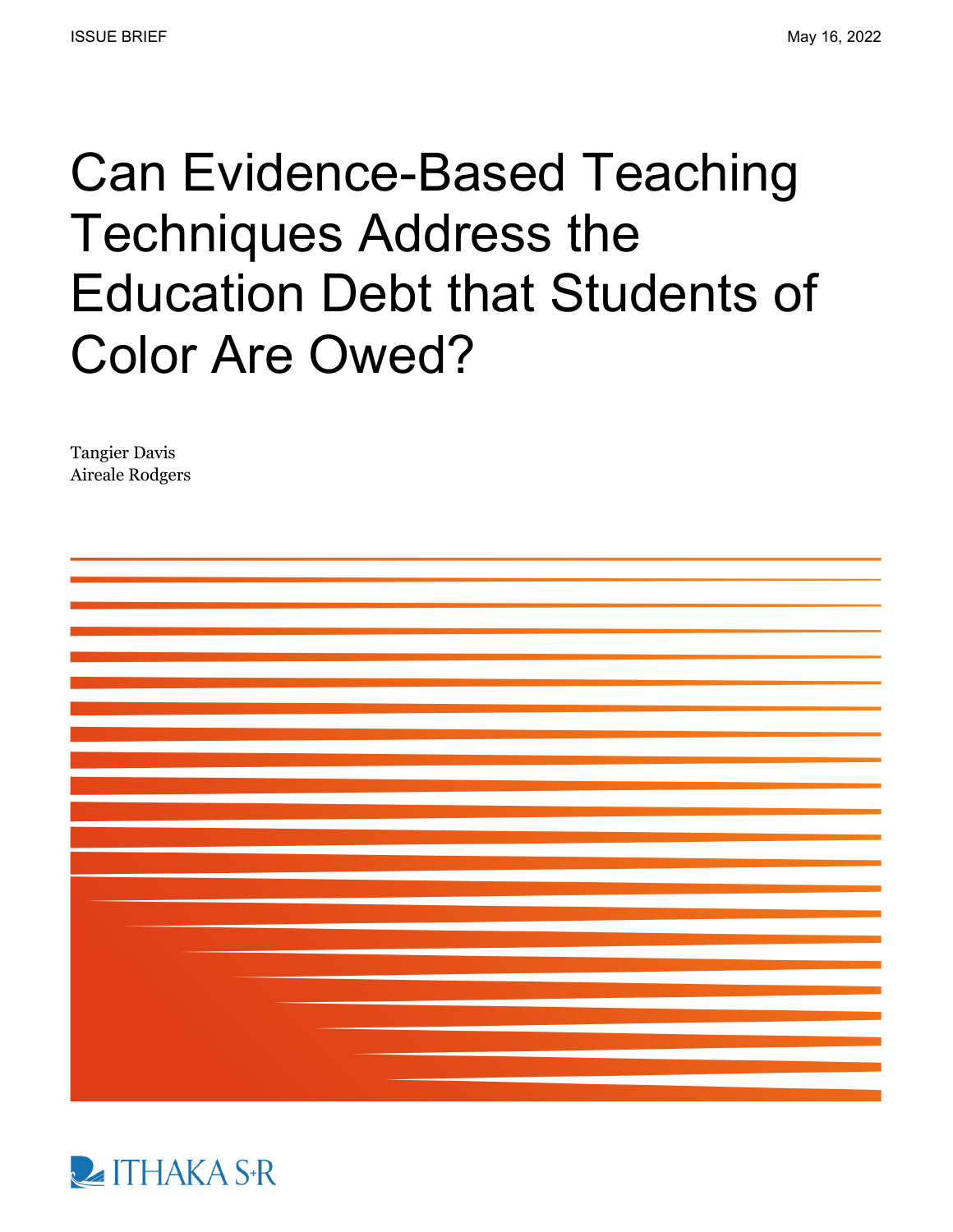

Ithaka S+R provides research and strategic guidance to help the academic and cultural communities serve the public good and navigate economic, demographic, and technological change. Ithaka S+R is part of ITHAKA, a not-for-profit with a mission to improve access to knowledge and education for people around the world. We believe education is key to the wellbeing of individuals and society, and we work to make it more effective and affordable.

Copyright 2022 ITHAKA. This work is licensed under a Creative Commons Attribution 4.0 International License. To view a copy of the license, please see [https://creativecommons.org/licenses/by/4.0/.](https://creativecommons.org/licenses/by/4.0/)

ITHAKA is interested in disseminating this brief as widely as possible. Please contact us with any questions about using the report[: research@ithaka.org.](mailto:research@ithaka.org)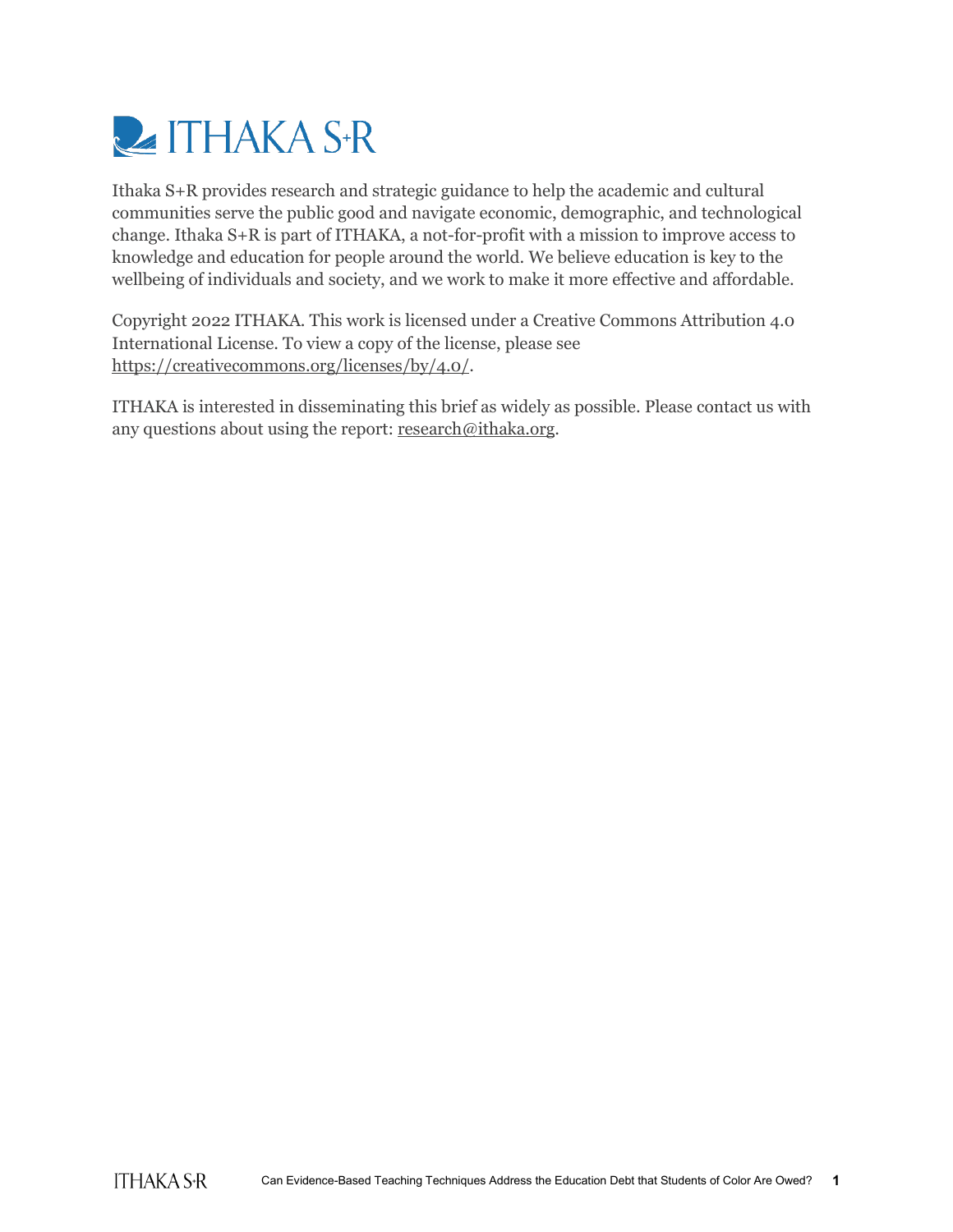As colleges and universities become more diverse, higher education practitioners are questioning how they can create an equitable campus that supports students of color who often have distinct needs and challenges.[1](#page-2-0) Evidence-based teaching strategies (EBTs) have become increasingly popular among these practitioners, as the practices have been linked to positive academic outcomes (such as higher grades and better retention) and should, theoretically, benefit all students regardless of their background. For instance, cultivating a sense of belonging in classrooms and on campus has been found to improve student performance.<sup>[2](#page-2-1)</sup> However, equity demands more than improved outcomes; truly pursuing equity in higher education means addressing the social and historical contexts that influence everyday policy and practice in ways that continuously create and maintain unequal access and opportunities for Black, Latinx, and Indigenous students.[3](#page-2-2)

#### Truly pursuing equity in higher education means addressing the social and historical contexts that influence everyday policy and practice in ways that continuously create and maintain unequal access and opportunities for Black, Latinx, and Indigenous students.

Research on EBTs have rarely addressed the social factors that affect the outcomes of students of color, and equity-minded practitioners must be vigilant in ensuring that these practices truly serve their student's needs. Specifically, we must critically interrogate the "evidence" that has informed evidence-based approaches and center equity as we decide what constitutes good evidence. For instance, researchers studying belonging find that students with higher belonging are more likely to manage academic adjustment, use campus resources more, and perceive coursework as more relevant—all of which are positive outcomes.[4](#page-2-3) But much of this research does not examine these differences across demographic groups, so might we expect different results for students of color?[5](#page-2-4) Black, Latinx, and Indigenous students may not use campus resources because they are first-generation college students and unaware those resources exist; they may not "manage" academic adjustment because the campus norms do not culturally align with them. If this is the case, simply improving belonging will not have the same positive outcomes for these groups because there are additional factors that are going unaddressed. These are questions that must be explored before we suggest that there is good evidence that belonging and other EBTs actually lead to improved outcomes for students of color. Consequently, in this brief we identify the areas where research on EBTs lacks a critical, equityminded orientation and offer suggestions on how future research can utilize an equity-first

<span id="page-2-0"></span><sup>1</sup> Estela Bensimon, "From Equity Walk to Equity Talk," *Faculti*, 17 February 2021, [https://faculti.net/from-equity-talk-to-equity-walk](https://faculti.net/from-equity-talk-to-equity-walk-expanding-practitioner-knowledge-for-racial-justice-in-higher-education/)[expanding-practitioner-knowledge-for-racial-justice-in-higher-education/.](https://faculti.net/from-equity-talk-to-equity-walk-expanding-practitioner-knowledge-for-racial-justice-in-higher-education/) 

<span id="page-2-1"></span><sup>2</sup> "Here's Why a Sense of Belonging in College Matters More Than You Think," *Study International*, 7 January 2020, [https://www.studyinternational.com/news/sense-of-belonging/.](https://www.studyinternational.com/news/sense-of-belonging/)

<span id="page-2-2"></span><sup>&</sup>lt;sup>3</sup> "Equity Mindedness," USC Center for Urban Education, https://cue.usc.edu/equity/equity-mindedness/.

<span id="page-2-3"></span><sup>4</sup> "Academic Belonging," Teaching + Learning Lab, MIT, [https://tll.mit.edu/teaching-resources/inclusive-classroom/academic](https://tll.mit.edu/teaching-resources/inclusive-classroom/academic-belonging/)[belonging/.](https://tll.mit.edu/teaching-resources/inclusive-classroom/academic-belonging/)

<span id="page-2-4"></span><sup>5</sup> Elin Johnson, "Students' Sense of Belonging Varies by Identity, Institution," *Inside Higher Education*, 2 January 2020, [https://www.insidehighered.com/news/2020/01/02/minority-students-sense-place-higher-two-year-four-year-institutions.](https://www.insidehighered.com/news/2020/01/02/minority-students-sense-place-higher-two-year-four-year-institutions)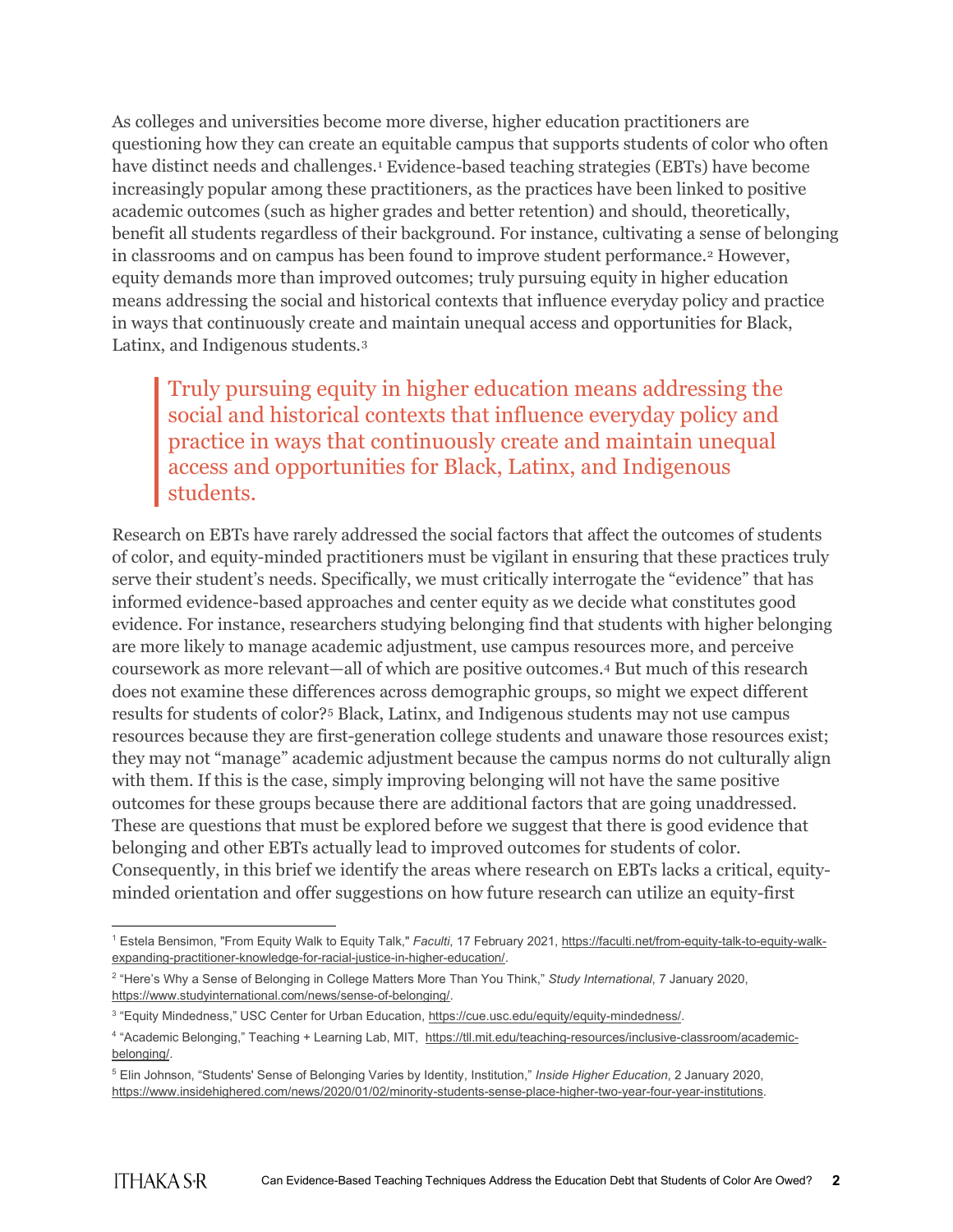mindset. We present strategies that can be used by practitioners who hope to orient EBTs towards creating equitable learning environments for their students. In short, we propose that EBTs, when implemented with an equity-lens, have the potential to promote equitable experiences and outcomes for Black, Latinx, and Indigenous students and other underserved populations.

# Rejecting Deficit Based Orientations in Teaching and Learning

Many advocates of EBTs call for curricula and student learning opportunities to be informed by empirical research on learning and teaching. While a variety of practices can be considered EBTs, a common feature is that they are often student-centered and used to encourage students' active participation and engagement with the course content, giving students a level of autonomy over their learning, access to authentic learning experiences (i.e., learning that simulates real-life occurrences), and diverse interactions in their collaborations.

However, practitioners who work towards creating equitable outcomes for students of color too often utilize frameworks that are built upon the notion that marginalized students are deficient in some way. This deficit lens emerges in the language used to discuss the disparate educational outcomes of Black, Latinx, and Indigenous students, often referred to as the "achievement gap"—implying that these students are failing to achieve. But students of color are not failing; they are being underserved due to historic and systemic discrimination. To start to recognize the cumulative impact and harm of systemic inequity, Gloria Ladson-Billings proposed that we instead use the term "education debt" when examining the differing outcomes of marginalized students. This term shifts the responsibility from the students to the institutions who, in actuality, are failing to provide the support that their minoritized students need.

An equity lens means examining the systems, socio-historical experiences, power, and privilege that create inequitable access to resources and funds, often limiting the educational opportunities that students of color receive.

What Ladson-Billings uses in her work, and what most institutions lack, is an equity lens.<sup>[6](#page-3-0)</sup> This perspective means moving beyond equality, or simply treating everyone the same, to equity, where we instead address the specific needs of the individual.[7](#page-3-1) An equity lens means examining the systems, socio-historical experiences, power, and privilege that create inequitable access to resources and funds, often limiting the educational opportunities that students of color receive. This shift in lenses is not just semantic. It requires a significant reframing of who we hold

<span id="page-3-0"></span><sup>&</sup>lt;sup>6</sup> "Racial Equity: A Critical Lens," *California Educator*, 18 June 2019, [https://www.cta.org/educator/posts/a-critical-lens.](https://www.cta.org/educator/posts/a-critical-lens)

<span id="page-3-1"></span><sup>7</sup> "Equity vs. Equality: What's the Difference?" Milken Institute School of Public Health, The George Washington University, 5 November 2020[, https://onlinepublichealth.gwu.edu/resources/equity-vs-equality/.](https://onlinepublichealth.gwu.edu/resources/equity-vs-equality/)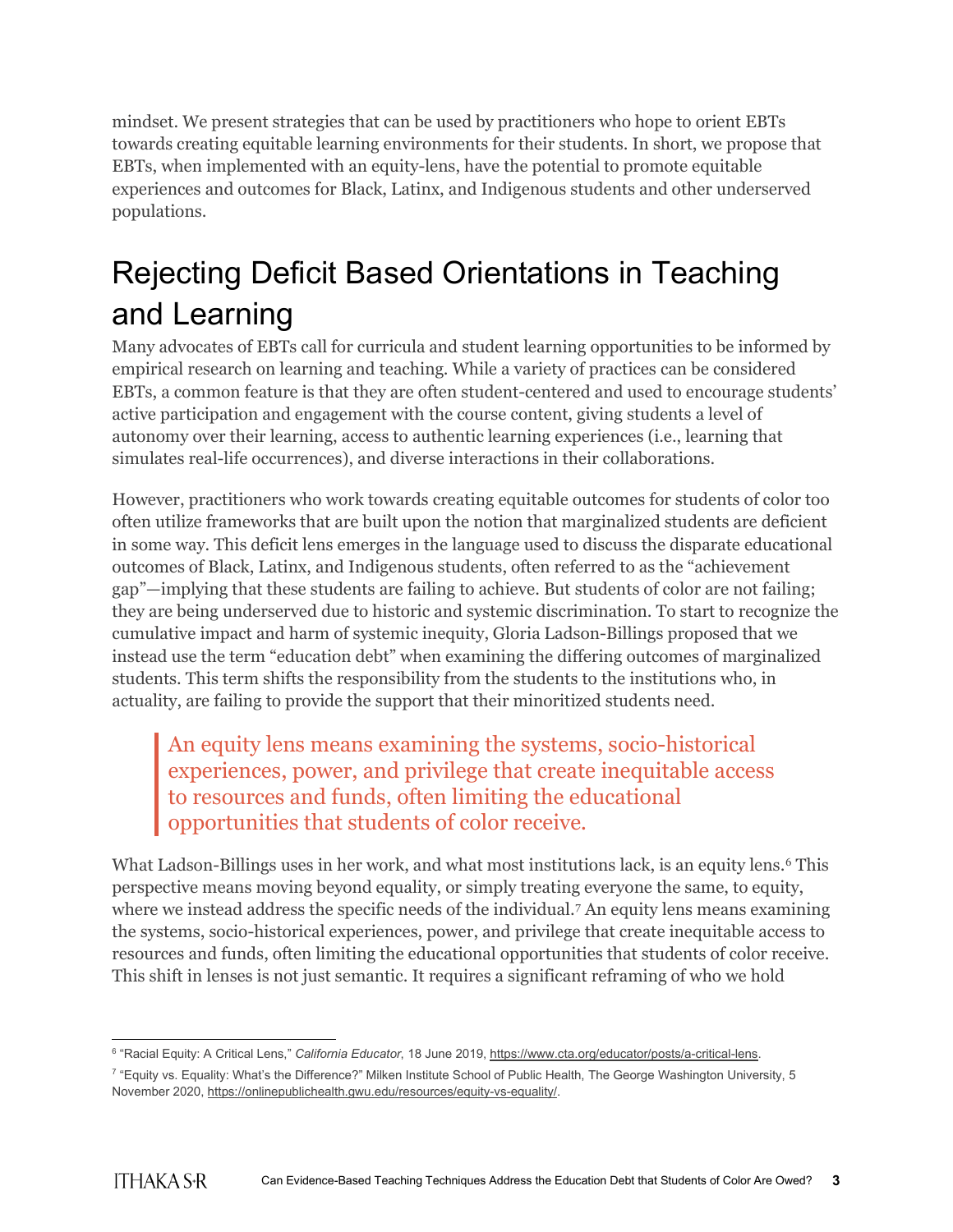responsible for the educational outcomes of marginalized students and a redesigning of the interventions that we implement.

Building on Ladson-Billings' important work, Estela Bensimon and colleagues at the Center for Urban Education at the University of Southern California coined a term that we want to call attention to: equity-minded.[8](#page-4-0) To center equity, postsecondary practitioners—such as researchers, faculty, administration, and staff—must continually question their own assumptions and biases and address the ways that this affects their student practices. Further, equity-minded practitioners do not place the burden of change on the student, but rather on the institution and those who hold power within the institution. The explicit goal of equity-minded practitioners is justice—tangible changes in policies and practices that "pay off" higher education's debt to students of color.[9](#page-4-1) 

#### To actually address the debt that students of color are owed, we must instead demand that institutional culture, policy, and practice shift in ways that better serve these students.

But how do we do this? If Black, Latinx, and Indigenous students have difficulty acclimating to college, the solution is not to institute a bridge program to help them assimilate, as that places the burden of change on the student and does not address the systemic inequity that makes higher education unwelcoming to these students. To actually address the debt that students of color are owed, we must instead demand that institutional culture, policy, and practice shift in ways that better serve these students, such as by training faculty on how to engage with firstgeneration students or by increasing the financial support these students receive. Replacing our deficit lens with an equity lens helps us to imagine approaches that are inclusive and appropriate for creating equitable outcomes—not just so that these students get better grades or have higher retention, but so that Black, Latinx, and Indigenous students can actually thrive on campuses that clearly value their presence.

## Adopting an Equity Orientation to EBTs

So how might practitioners introduce an equity lens into evidence-based teaching strategies? Again, EBTs can offer a way to improve learning and outcomes for students—and they can perhaps be leveraged as a way to pay the educational debt that students of color are owed. However, the evidence used to develop EBTs has, thus far, not centered Black, Latinx, and Indigenous students or addressed the institutional racism they often experience, and it is important that we remedy this and redesign these EBTs in an equity-minded way.

<span id="page-4-0"></span><sup>8</sup> Estela Mara Bensimon, Alicia C. Dowd and Keith Witham, "Five Principles for Enacting Equity by Design," *Diversity and Democracy, The Equity Imperative* 19, no. 2 (Winter 2016)[, http://www.aacu.org/diversitydemocracy/2016/winter/bensimon.](http://www.aacu.org/diversitydemocracy/2016/winter/bensimon)

<span id="page-4-1"></span><sup>9</sup> Estela Mara Bensimon, "The Case for an Anti-Racist Stance Toward Paying Off Higher Education's Racial Debt," *Change: The Magazine of Higher Learning*, 52:2 (2020): 7-11, [https://doi.org/10.1080/00091383.2020.1732752.](https://doi.org/10.1080/00091383.2020.1732752)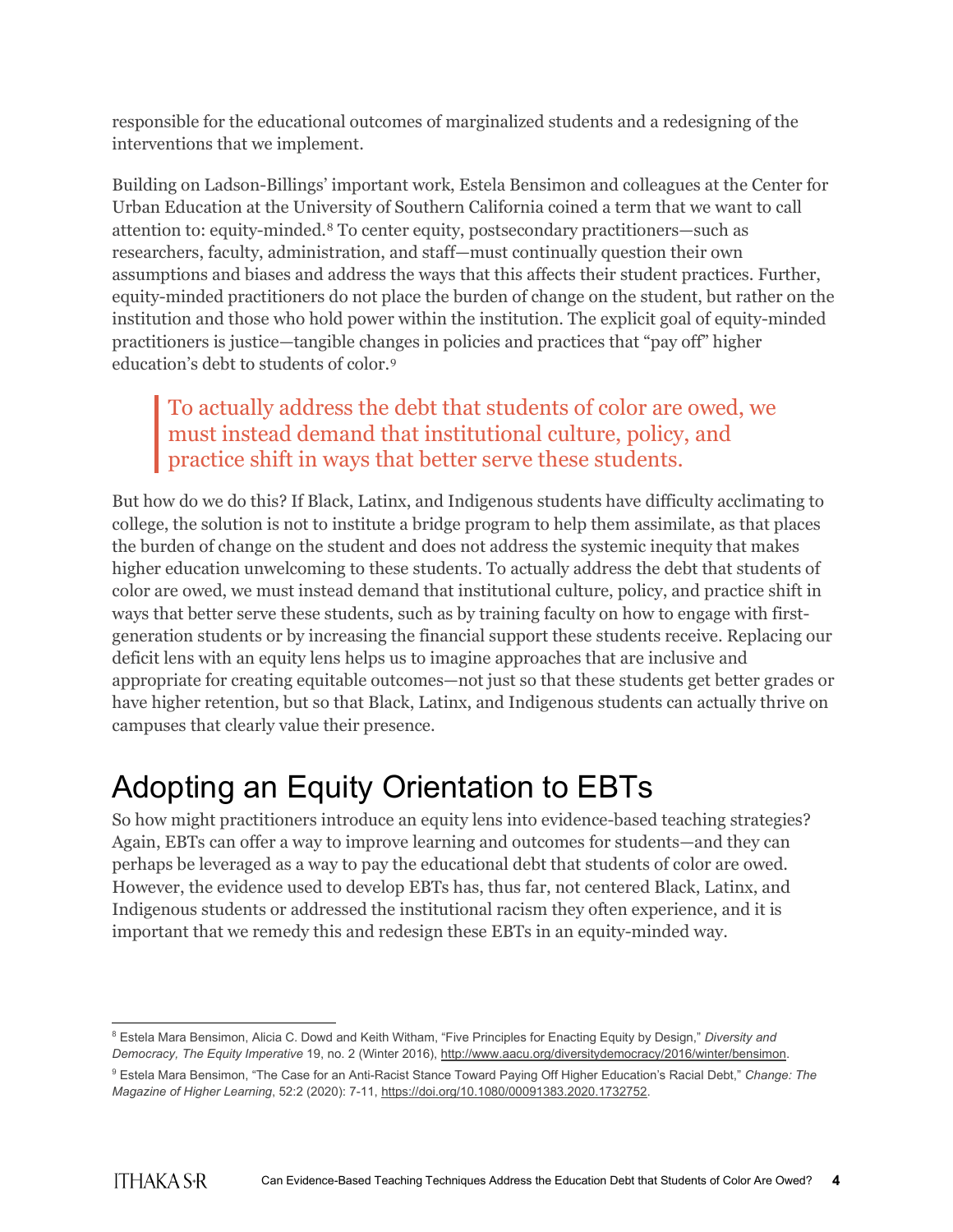## Conceptual Clarity

One of the primary issues that exist for EBTs is that there is limited conceptual clarity around what an EBT is and how an instructor can properly engage in the technique in their classroom.<sup>[10](#page-5-0)</sup> For instance, active learning is one of the most well-known EBTs, and is loosely defined as a pedagogical practice that involves students with the course content and learning by doing. But what "learning by doing" means may vary greatly from instructor to instructor in the same field, and even more so across disciplines.

Researchers know that if a concept is hard to define, it is hard to measure and assess. Indeed, many EBT researchers note that a limitation of their work is that there are not specific criteria or standards to deem a practice as an EBT, so it is difficult to evaluate the evidence and make claims around their findings. Ambiguous definitions of what an EBT is and what practices constitute an EBT also prevents us from investigating demographic differences across groups, such as whether some practices work better for some groups than others. If we are limited in our understanding of EBTs as a whole, we cannot then delve deeper and further parse this research, a problem since adopting an equity lens in higher education requires specificity.

There are several steps that should be taken to remedy this issue. First, researchers can return to the drawing board and start with the basics: defining the concept of each specific EBT practice and establishing evidence-based guidelines that instructors can use when they implement that EBT in their classrooms. Having a conceptual and practical understanding of what EBTs are will allow instructors to implement them properly in their classroom and also allow researchers to accurately assess their efficacy across student groups. Further, an equity lens should be integrated into the development of the conceptual definitions of EBTs. For instance, researchers should pay specific attention to how and why these techniques might vary across demographic groups and also empirically assess this potential difference.

The use of data analytics in pedagogy provides an important example of the dangers of not approaching EBTs practices with an equity lens. Data analytics calls for the use of real-time student data to inform teaching and pedagogy. These data give instructors and administrators an opportunity to learn more about their students' performance and to understand where there are potential gaps that need to be addressed. However, the data is often aggregated, so that instructors may have an idea of how students perform as a class overall, but the data is not disaggregated by race and gender to assess whether there are differences by group. Gateway courses, for example, are commonly used in higher education to introduce students to a field and teach them the foundational skills and knowledge they need to excel in that field.<sup>[11](#page-5-1)</sup> Universities often track performance at the course-level to get an overall picture of how students are performing in those classes, since they can impact what students major in and their overall trajectory. However, it is important that universities and instructors also assess data by demographic groups to uncover whether there are trends in the class performance. In one study,

<span id="page-5-0"></span><sup>10</sup> Brian Belcher, "How Conceptual Clarity Can Improve How We Assess Research," *DORA*, 10 September 2019, [https://sfdora.org/2019/09/10/how-conceptual-clarity-can-improve-how-we-assess-research/.](https://sfdora.org/2019/09/10/how-conceptual-clarity-can-improve-how-we-assess-research/) 

<span id="page-5-1"></span><sup>11</sup> Jessie Kwak, "What Are Gateway Courses and Why Do They Matter to Equity in Higher Ed?" *Every Learner Everywhere*, June 2020[, https://www.everylearnereverywhere.org/blog/what-are-gateway-courses-and-why-do-they-matter-to-equity-in-higher-ed/.](https://www.everylearnereverywhere.org/blog/what-are-gateway-courses-and-why-do-they-matter-to-equity-in-higher-ed/)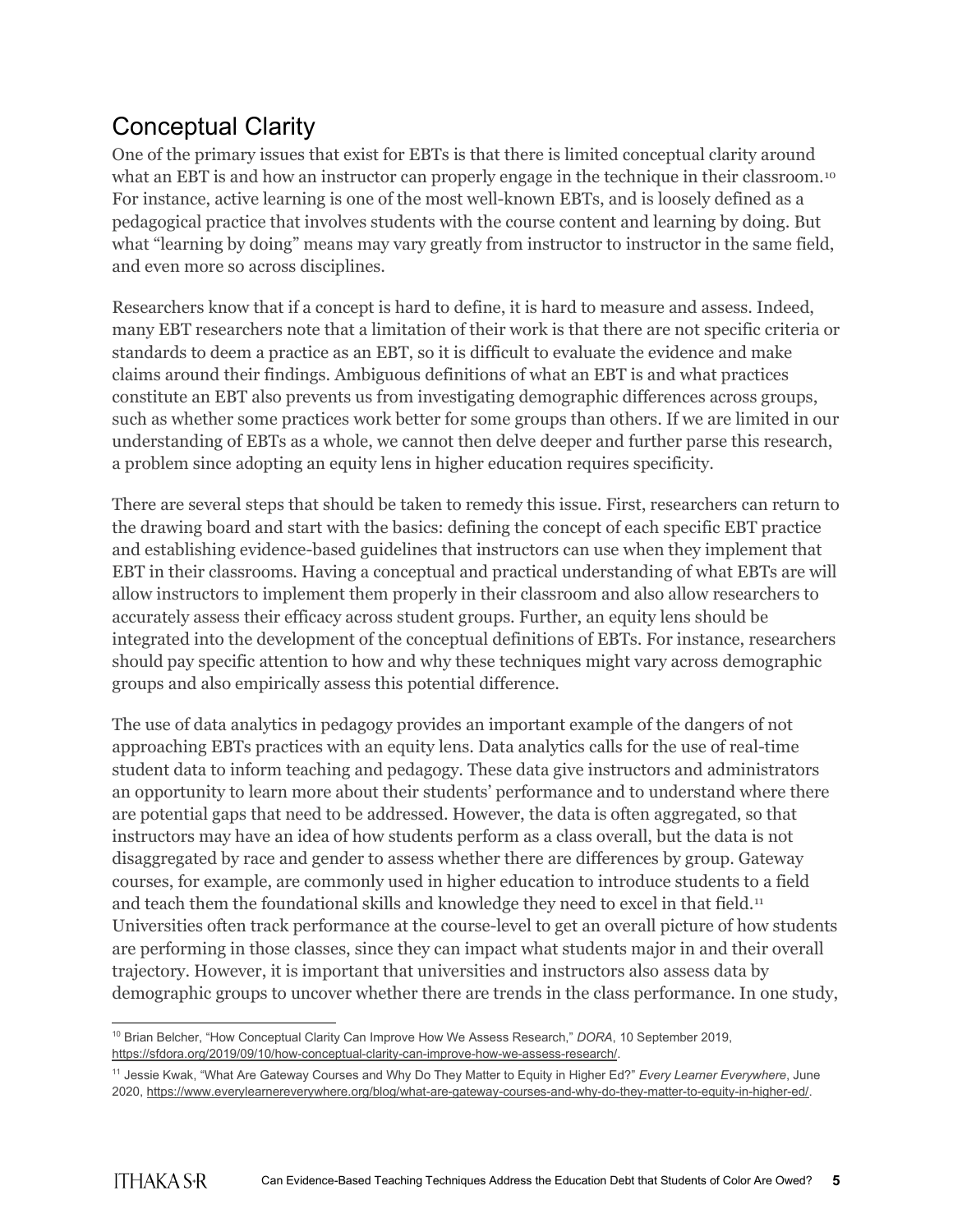taking this extra step allowed the researchers to recognize that students with minoritized identities (e.g., racial minorities, women) had disproportionate drop/fail/withdrawal/incomplete rates in gateway classes than non-minoritized students.[12](#page-6-0) Further, assessing data by group throughout the semester can help the instructor identify areas where students are struggling and identify places where they should spend more time.<sup>[13](#page-6-1)</sup> Data analytics should be used as a way for universities and instructors to identify areas where students are having disparate outcomes, and that information can inform specific interventions that ensure students are receiving the appropriate and necessary support.

Data analytics should be used as a way for universities and instructors to identify areas where students are having disparate outcomes, and that information can inform specific interventions that ensure students are receiving the appropriate and necessary support.

The need for disaggregated data is just one issue that researchers and instructors must begin to prioritize and address. There are many different ways to rebuild our knowledge and evidence around pedagogy to ensure that we are making our best effort to engage in practices that improve the experience and outcomes of students of color. For instance, researchers can leverage tools like data analytics to help instructors monitor their students' performance. We can use these data not only to track student's progress and allow students themselves to determine where they may need additional support, but also as a way to gather empirical data that can then be disaggregated by race and make distinctions around which students are improving, which students are not, and explore the pedagogical changes instructors may need improve equity in their classrooms. We need intentionality in this work, so that we can, whenever possible, put the onus of change where it belongs: with the institution and those who hold power in the institution, including the instructors.

### Accounting for Students' Diverse Backgrounds

Being equity-minded in our understanding of EBTs also means that we must acknowledge the social factors that affect a student's life, experiences, and outcomes. For example, providing formative feedback to students is an EBT that involves giving timely and targeted feedback on academic work to ensure that students are able to identify their knowledge and their knowledge gaps. Most feedback is summative or evaluative in nature, typically used to show students what

<span id="page-6-0"></span><sup>&</sup>lt;sup>12</sup> Andrew K. Koch and Brent M. Drake, "Digging into the Disciplines I: Accounting for Failure-The Impact of Principles of Accounting Courses on Student Success and Equitable Outcomes," *Gardner Institute*, 6 November 2018, [https://www.jngi.org/blog/2018/11/6/digging-into-the-disciplines-the-impact-of-gateway-courses-in-accounting-calculus-and](https://www.jngi.org/blog/2018/11/6/digging-into-the-disciplines-the-impact-of-gateway-courses-in-accounting-calculus-and-chemistry-on-student-success)[chemistry-on-student-success.](https://www.jngi.org/blog/2018/11/6/digging-into-the-disciplines-the-impact-of-gateway-courses-in-accounting-calculus-and-chemistry-on-student-success) 

<span id="page-6-1"></span><sup>13</sup> Pamela Baker, "Disaggregating Learning Data to Support Equity Efforts: Resources for College and University Instructors," *Every Learner Everywhere*, June 2020[, https://www.everylearnereverywhere.org/blog/disaggregating-learning-data-adaptive-learning/.](https://www.everylearnereverywhere.org/blog/disaggregating-learning-data-adaptive-learning/)